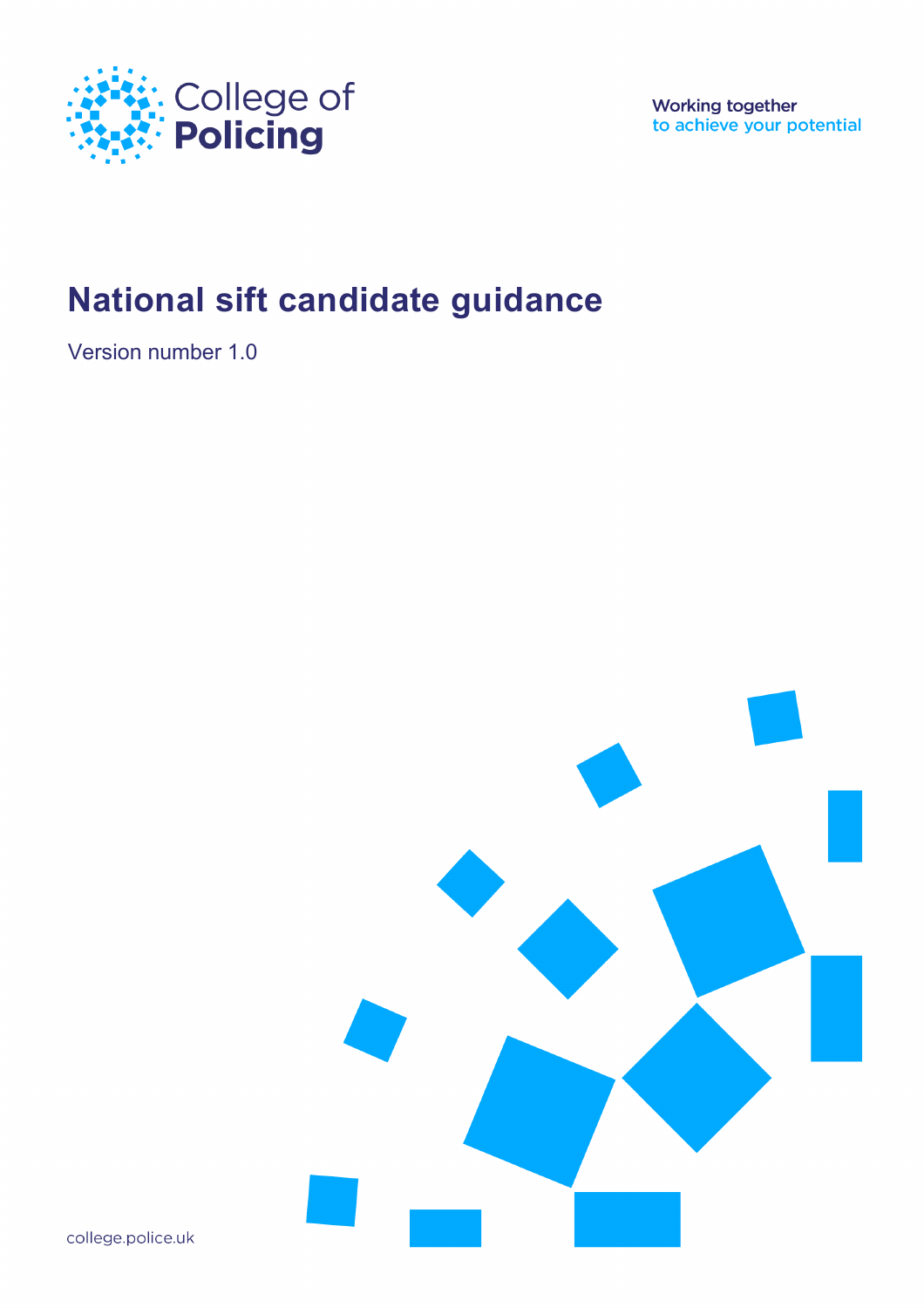#### © – College of Policing Limited (2022)

This publication is licensed under the terms of the Non-Commercial College Licence v1.1 except where otherwise stated. To view this licence, visit **[college.police.uk/non-commercial-college-licence](https://www.college.police.uk/non-commercial-college-licence)**

Where we have identified any third-party copyright information, you will need to obtain permission from the copyright holders concerned. This publication may contain public sector information licensed under the Open Government Licence v3.0 at **[nationalarchives.gov.uk/doc/open-government-licence/version/3](http://www.nationalarchives.gov.uk/doc/open-government-licence/version/3/)**

If you have any enquiries regarding this publication, please email **[recruit@college.police.uk](mailto:recruit@college.police.uk)**

This document has been created with the intention of making the content accessible to the widest range of people, regardless of disability or impairment. To enquire about having this document provided in an alternative format please call 0800 4963322 or email **[contactus@college.police.uk](mailto:contactus@college.police.uk)**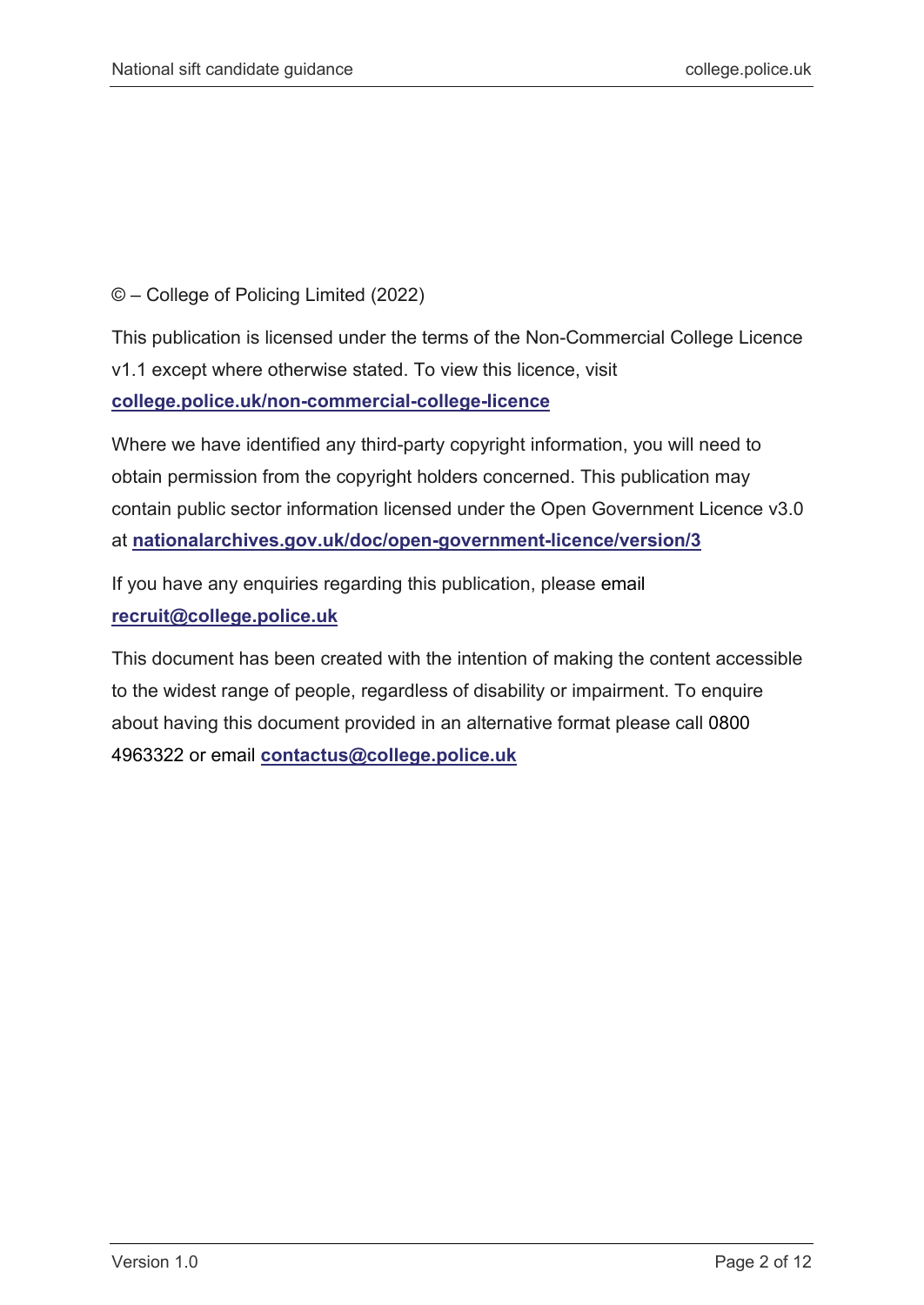# **Contents**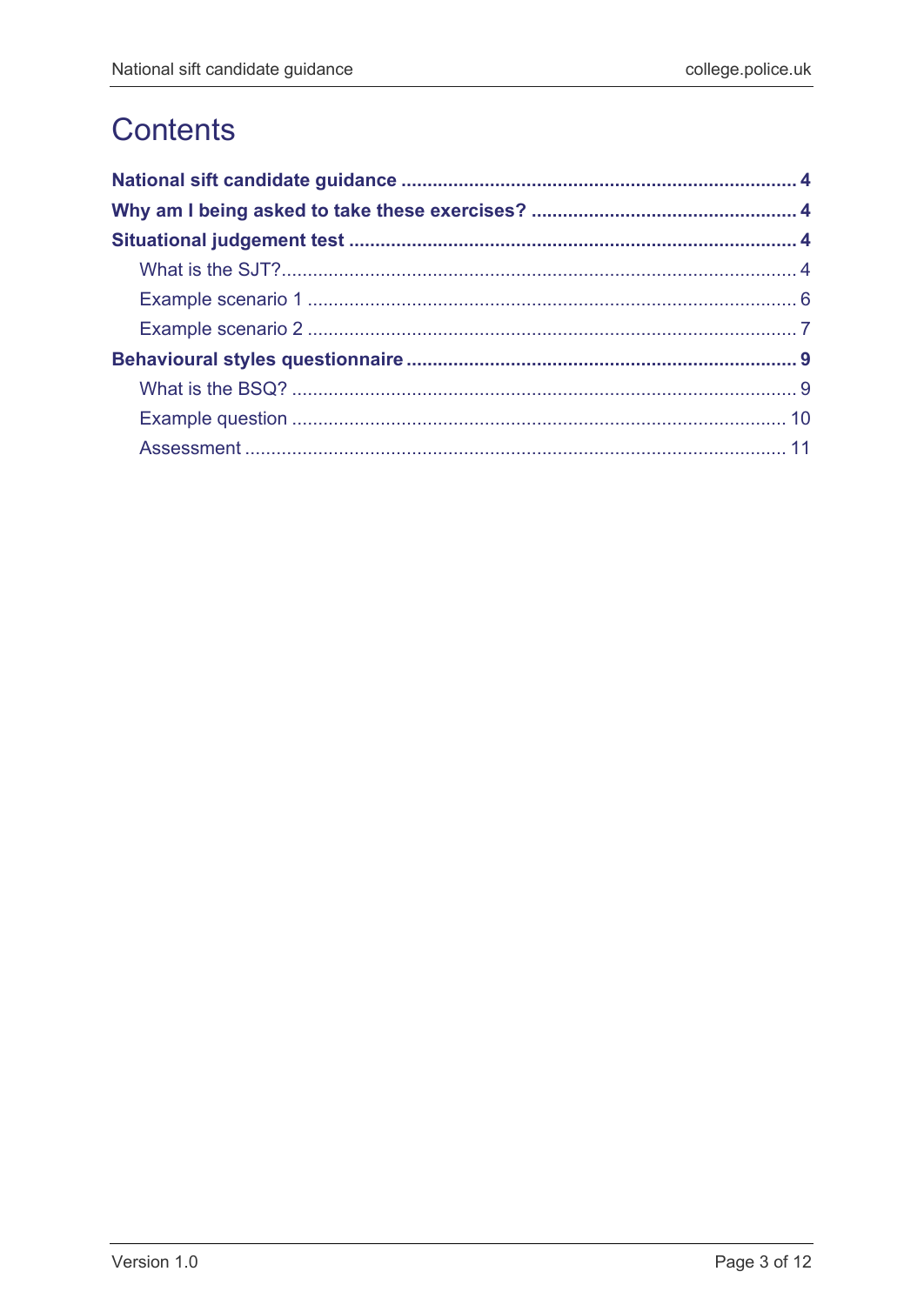## <span id="page-3-0"></span>National sift candidate guidance

This guidance contains information about the national sift process provided by the College of Policing. It describes the format of the two exercises that are used and gives advice on how to approach them.

## <span id="page-3-1"></span>Why am I being asked to take these exercises?

Completing the national sift will allow you to demonstrate your suitability for entry to the next stage of the recruitment process. The exercises within the sift are used to assess capabilities, strengths and behaviours that are important within the role for which you have applied.

Using these exercises offers a number of benefits, including the following:

- they provide an objective method of assessing people based on job-relevant criteria
- **they provide candidates with an opportunity to demonstrate their strengths and** abilities

## <span id="page-3-2"></span>Situational judgement test

## <span id="page-3-3"></span>What is the SJT?

The situational judgement test (SJT) assesses your judgement and decision-making skills in relation to job-relevant situations. In the exercise, you will be presented with a series of scenarios that reflect challenging situations you may face when working in the role. For each scenario, you will be presented with four possible actions that could be taken. You will be asked to rate each of the four actions in terms of its effectiveness in addressing the scenario. The scale that you will use to rate the actions is shown below.

- **Counterproductive:** An inappropriate action that will have a negative impact or make the situation worse.
- **Ineffective:** A poor action that will not help to resolve the situation.
- **Slightly effective:** An action that would have a small positive impact on the situation.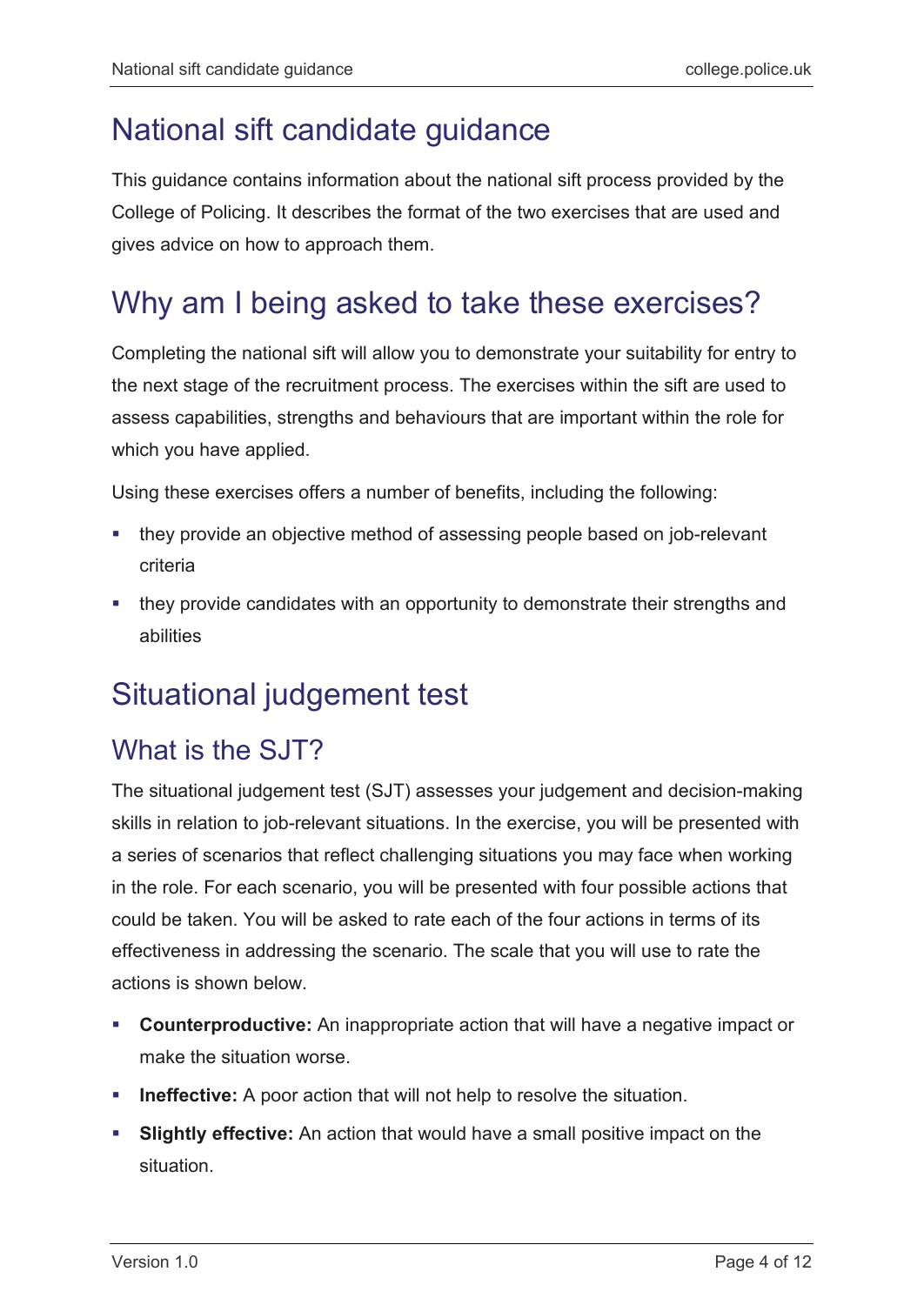- **Effective:** A reasonable action that would help to resolve the situation.
- **Very effective:** One of the best actions that could be taken to resolve the situation.

No prior knowledge of the role or any specialist knowledge is required to complete this exercise. Your responses should be based solely on the information presented in each scenario. Below, you will find two example scenarios, which are similar to those that you will be asked to complete when you take the SJT. This will help you understand the format of the scenarios and actions.

During the SJT, you should consider the effectiveness of each action in terms of your first response to the scenario presented. You should rate each action independently of the other actions presented. You may feel that you would take a different action to those presented. However, you should concentrate on rating the effectiveness of the four actions that are actually provided.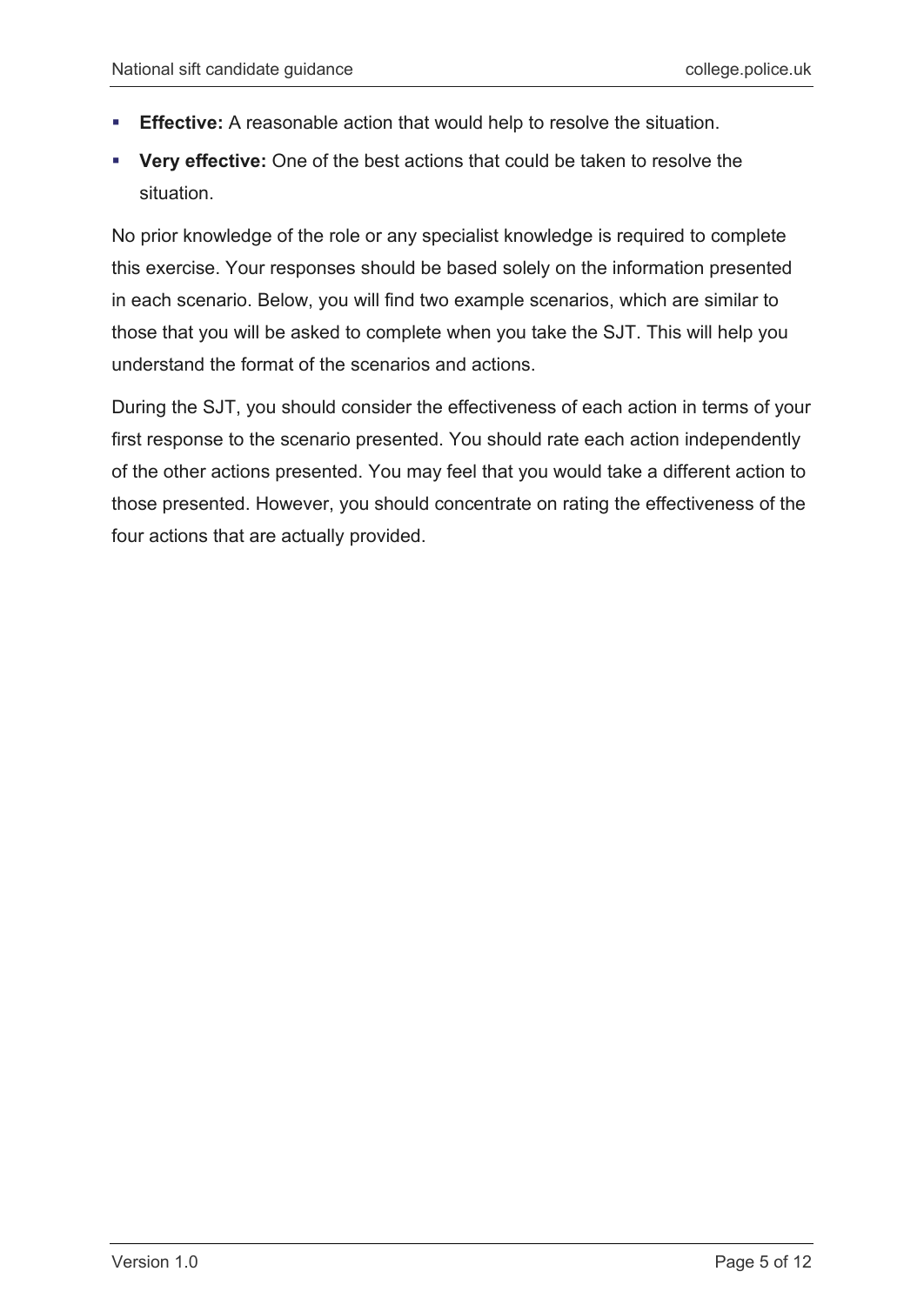## <span id="page-5-0"></span>Example scenario 1

You have identified an area on a local estate that is well known for anti-social behaviour. A group of young people have been congregating outside a community centre and have been intimidating local residents who attend events there. You have spoken with a number of the residents to identify the main concerns and what actions they would like the police to take. It does not appear that the group of young people are committing any criminal offence. However, the residents want the young people to be moved on and prevented from congregating in this area.

| Before taking any   | The young people      | Disperse the young | Speak to the young     |
|---------------------|-----------------------|--------------------|------------------------|
| action, gather more | are not committing    | people and prevent | people directly        |
| information about   | a criminal offence.   | them from          | about why they are     |
| the young people    | Explain to local      | congregating       | congregating           |
| from any relevant   | residents that you    | outside the        | outside the            |
| parties, such as    | will record and       | community centre - | community centre       |
| social workers or   | monitor the           | for example,       | and explain that the   |
| community groups,   | situation for now, in | through more       | residents would        |
| and seek their      | case it worsens.      | regular patrols.   | prefer if they did not |
| views on what       |                       |                    | congregate in the      |
| should be done.     |                       |                    | area.                  |
|                     |                       |                    |                        |

| Counterproductive         | Counterproductive         | Counterproductive         | Counterproductive         |
|---------------------------|---------------------------|---------------------------|---------------------------|
| <b>Ineffective</b>        | <b>Ineffective</b>        | <b>Ineffective</b>        | <b>Ineffective</b>        |
| <b>Slightly effective</b> | <b>Slightly effective</b> | <b>Slightly effective</b> | <b>Slightly effective</b> |
| <b>Effective</b>          | <b>Effective</b>          | <b>Effective</b>          | <b>Effective</b>          |
| <b>Very effective</b>     | <b>Very effective</b>     | <b>Very effective</b>     | <b>Very effective</b>     |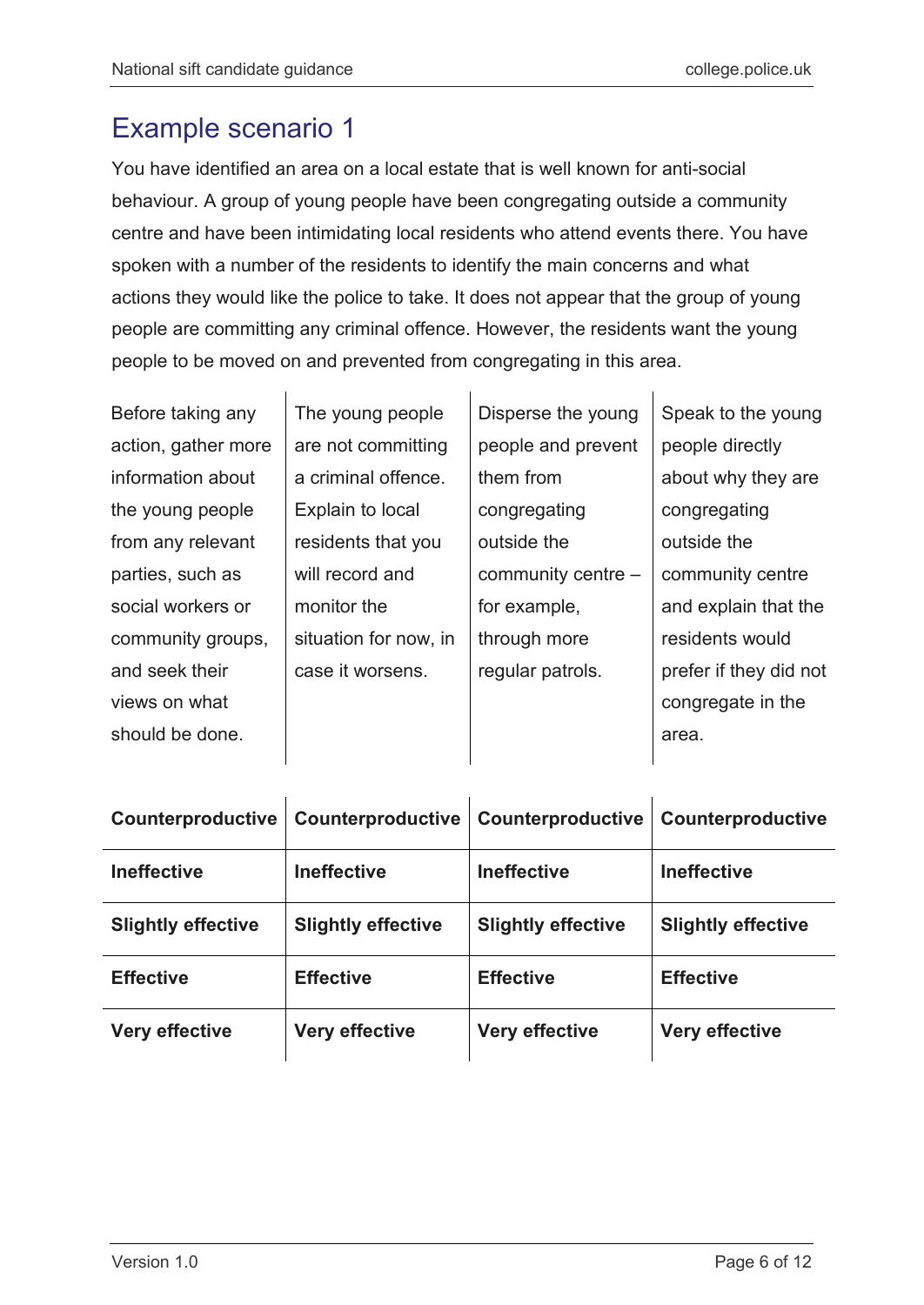## <span id="page-6-0"></span>Example scenario 2

You are currently in the office completing some paperwork for a case. While you are working, you are approached by one of the new police constables in your team. He explains to you that he has forgotten to complete the necessary paperwork on a case that you both attended almost a week ago. The case was not particularly high priority, but it is still important that paperwork is completed as soon as possible. Your other colleagues have told you that the constable has done this many times and can be quite forgetful.

| Stop your work to   | Tell your team       | Explain to your    | Reassure your         |
|---------------------|----------------------|--------------------|-----------------------|
| explain to your     | member that he       | team member that   | team member that      |
| team member the     | should complete the  | you will have to   | everyone makes        |
| implications of not | paperwork as soon    | inform your        | mistakes              |
| writing up his case | as possible          | supervisor because | sometimes and         |
| notes. Ask him why  | because it is his    | this kind of       | offer to write up the |
| he forgot this time | responsibility and a | behaviour is       | case notes yourself   |
| and whether he      | crucial part of his  | becoming a habit   | as you were also      |
| needs any help.     | role.                | with him.          | present at the        |
|                     |                      |                    | incident.             |

| Counterproductive         | Counterproductive         | Counterproductive         | Counterproductive         |
|---------------------------|---------------------------|---------------------------|---------------------------|
| <b>Ineffective</b>        | <b>Ineffective</b>        | <b>Ineffective</b>        | <b>Ineffective</b>        |
| <b>Slightly effective</b> | <b>Slightly effective</b> | <b>Slightly effective</b> | <b>Slightly effective</b> |
| <b>Effective</b>          | <b>Effective</b>          | <b>Effective</b>          | <b>Effective</b>          |
| <b>Very effective</b>     | <b>Very effective</b>     | <b>Very effective</b>     | <b>Very effective</b>     |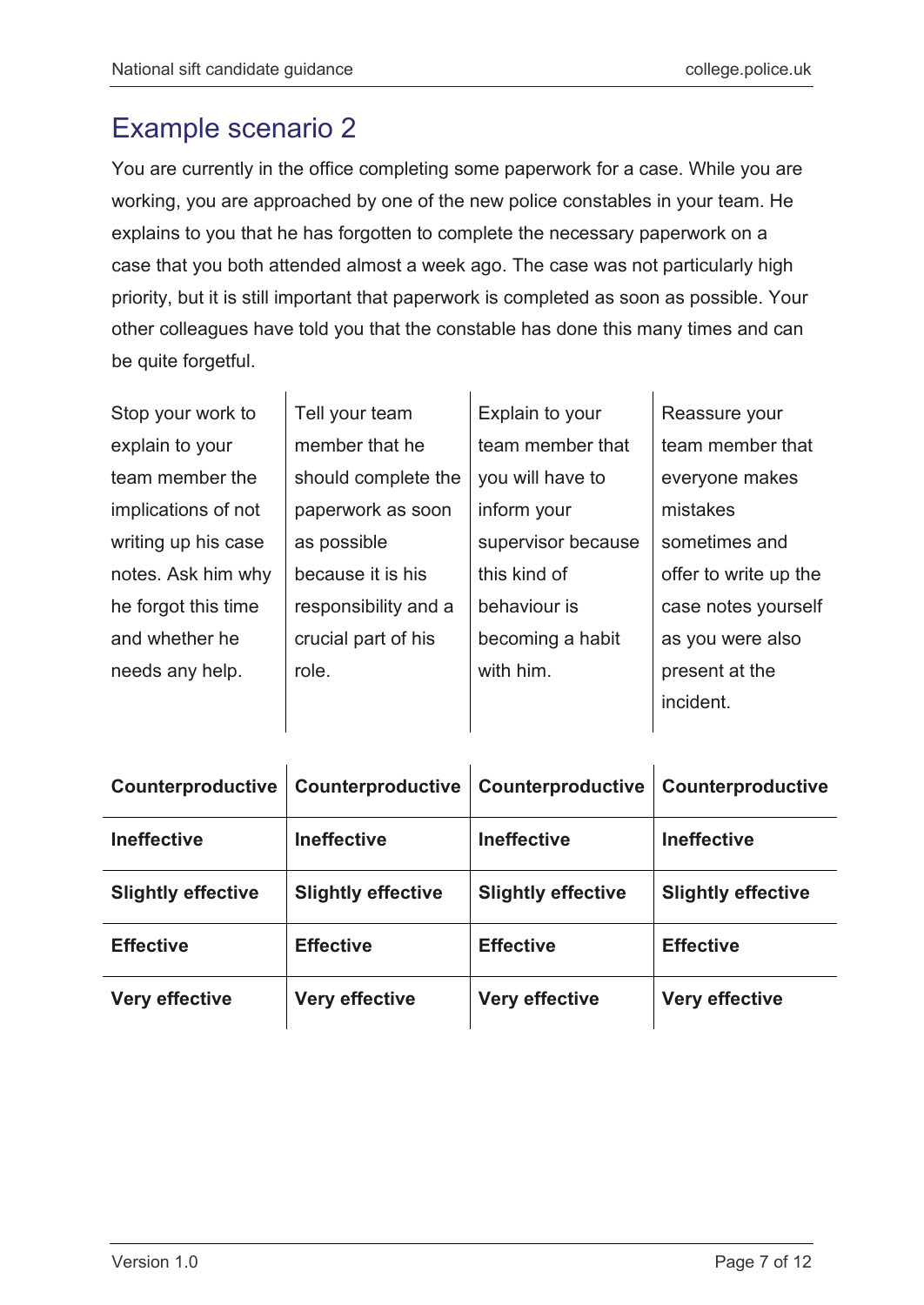When you take the exercise, you will be asked to complete a range of scenarios similar to these example scenarios. You will be given full instructions about the exercise before you begin. The exercise is not timed but it should take approximately 30 minutes to complete.

When responding to the scenarios, keep in mind the following points.

- Think about what the important decision-making criteria are in relation to the specific scenario. What is the main priority? What will a successful outcome look like?
- Consider the likely consequences of each action in relation to the situation. What will the impact be? Who will be affected? How are they likely to react?
- You will be able to access the rating scale descriptions at any point you need to during the exercise.
- Remember that you should rate each action independently of the other actions presented. You can allocate the same rating to more than one action within a scenario, if you feel this is appropriate. You should not assume that you have to use the full range of the rating scale in response to actions relating to a scenario.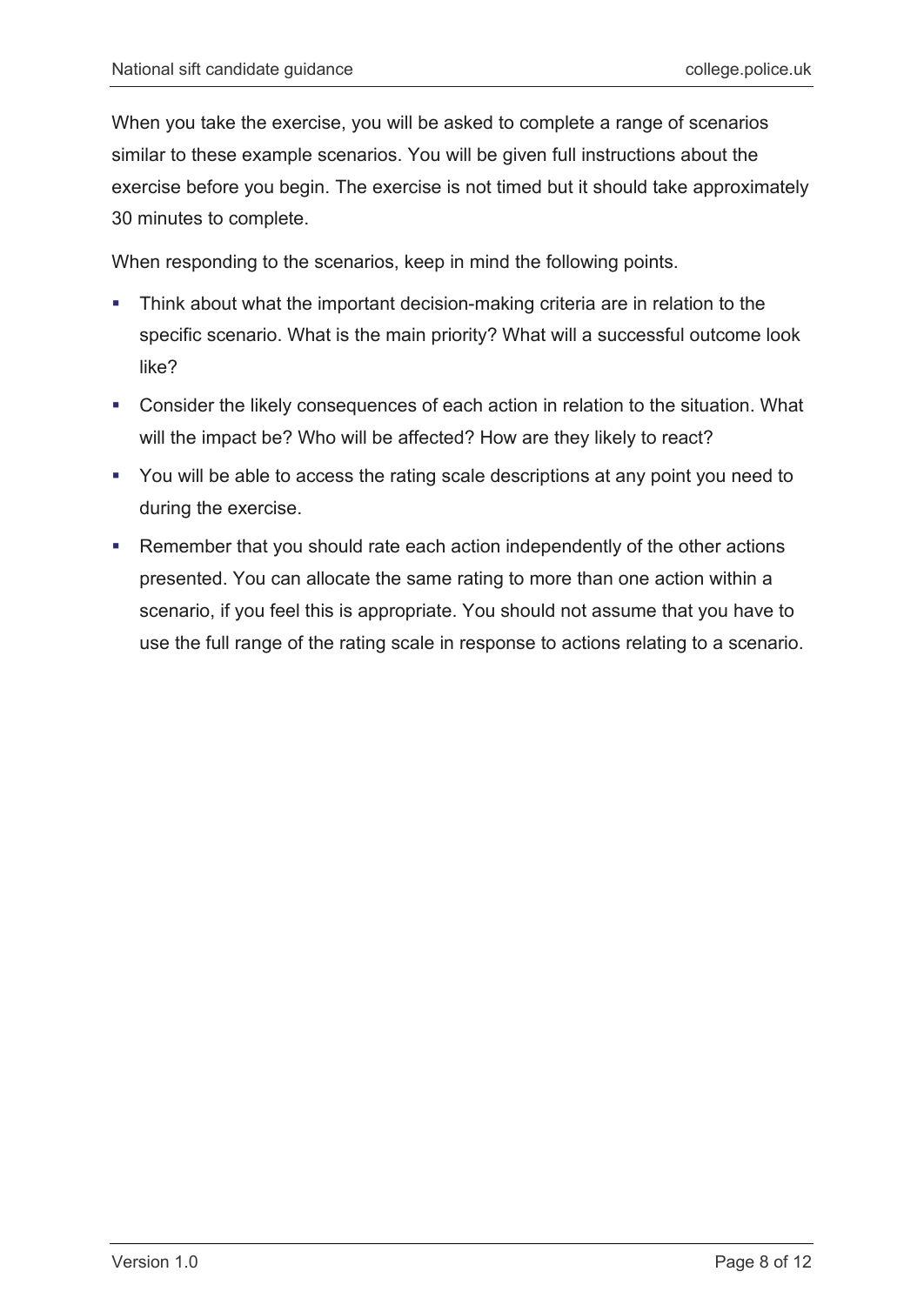# <span id="page-8-0"></span>Behavioural styles questionnaire

## <span id="page-8-1"></span>What is the BSQ?

The behavioural styles questionnaire (BSQ) measures your typical behaviour and preferences at work. The purpose of the questionnaire is to assess whether you have the right behaviours and attitudes to be effective in the role.

You will be presented with a series of statements and asked to decide the extent to which you agree or disagree with each statement, using the following rating scale:

- completely disagree
- **strongly disagree**
- **somewhat disagree**
- neither agree nor disagree
- **somewhat agree**
- **strongly agree**
- **•** completely agree

Depending on your responses, you may also be asked to rank statements in terms of which is most like you, in relation to your typical behaviour at work.

There is no time limit, but it should take approximately 20 minutes to complete the questionnaire. No prior knowledge of the role of a police officer or any specialist knowledge is required to complete this exercise.

Below, you will find an example question, which is similar to one you will be asked to complete when you take the BSQ. This will help you understand the format of the exercise and the types of questions that you will be asked.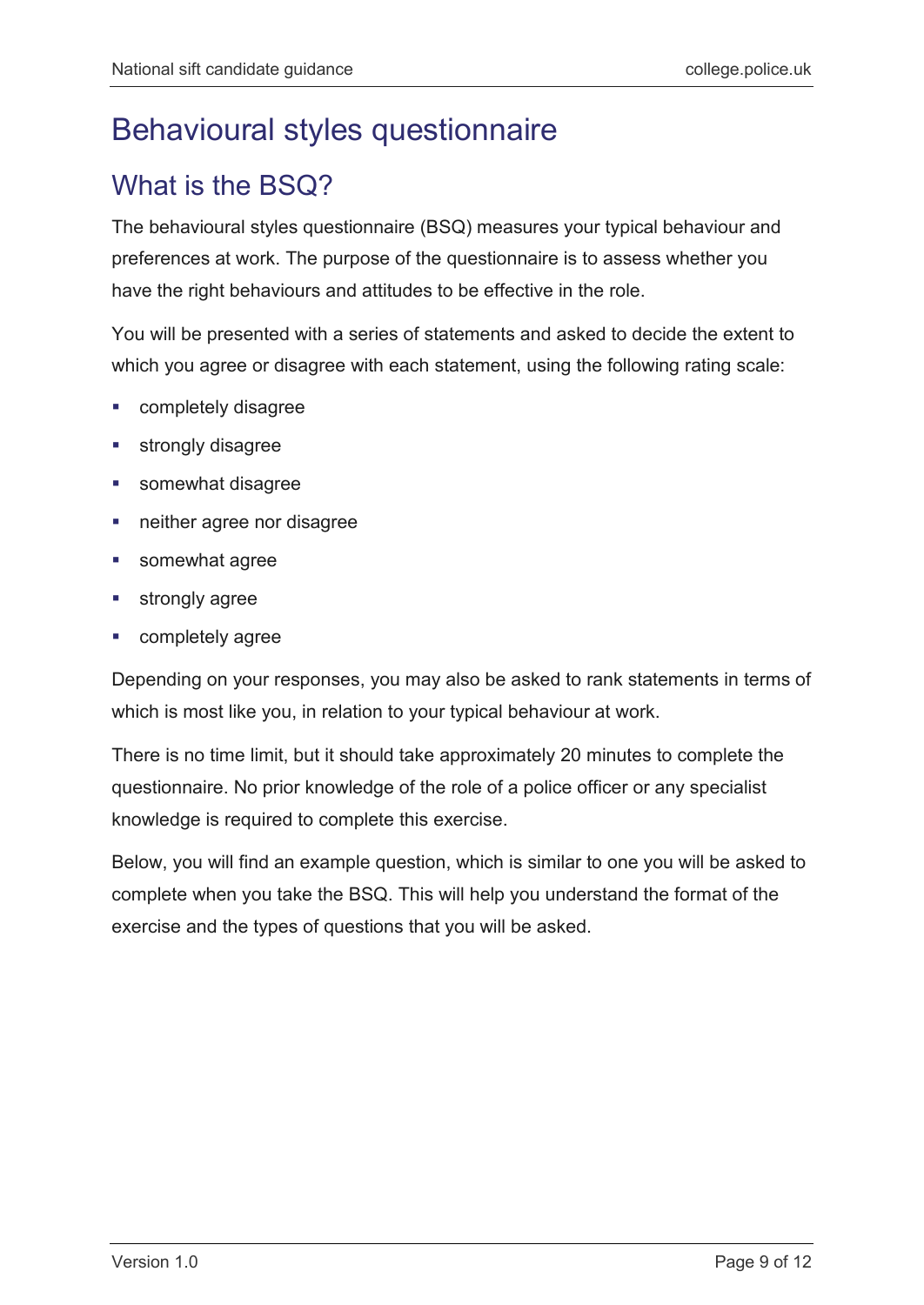## <span id="page-9-0"></span>Example question

Each statement will be presented for you to rate on the seven-point scale.



Depending on your responses throughout the exercise, you may also be asked to rank statements. When ranking statements, you will be asked to select the statement that is **most** like you.

| Of the following statements, please select the one that is <b>most</b> like you:                                                      |  |                       |  |
|---------------------------------------------------------------------------------------------------------------------------------------|--|-----------------------|--|
| I always set high<br>I stay true to my<br>I am patient when<br>standards for my<br>dealing with others.<br>work.<br>is easier not to. |  | beliefs, even when it |  |
|                                                                                                                                       |  |                       |  |

After selecting the statement that is most like you, you will continue to the next screen, where you will then be asked to select which of the remaining two statements is most like you.

When responding to the statements, keep in mind the following points.

- Read and think about each statement carefully before responding.
- Be as honest as possible about the extent that each statement reflects your typical behaviours and attitudes at work.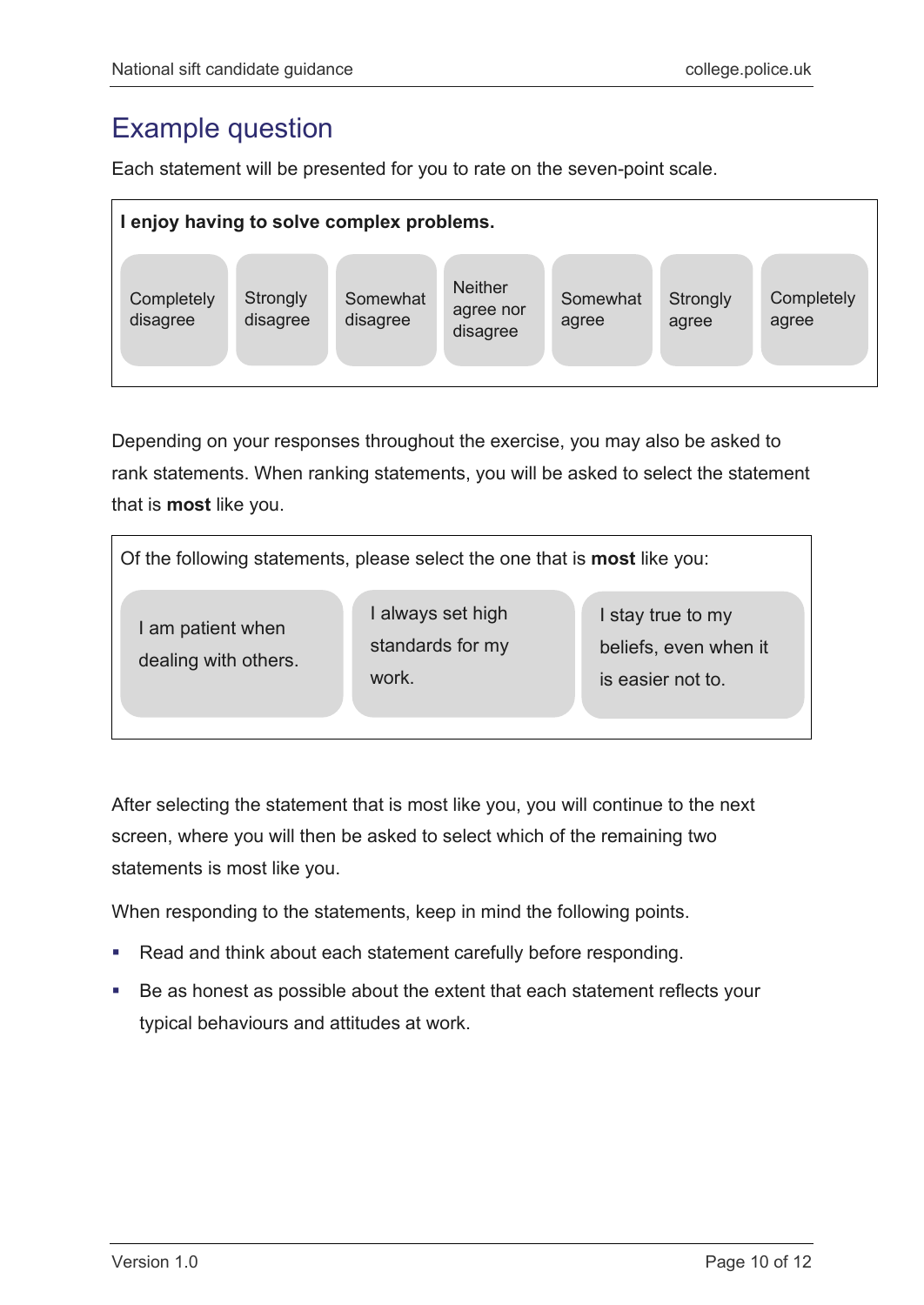## <span id="page-10-0"></span>Assessment

You will be invited to complete both exercises as part of the assessment.

#### Preparing for the assessment

- You can complete both exercises on a laptop, desktop computer, tablet or mobile device.
- Make sure that you allow sufficient time to complete each exercise. While the exercises are untimed, we recommend that you complete each exercise in one sitting, if possible.
- Before you begin the exercises, make sure that you are in a quiet location and that you are free from distractions.
- **If you have concerns about completing the exercises or feel that you may require** any reasonable adjustments, please contact your recruiting force.

#### During the assessment

- **If you run into any technical issues or your internet connectivity drops, you can** access the exercises again by clicking on the assessment link in the invitation email.
- **Instructions are provided at the start of each exercise. Read these instructions** carefully before beginning.
- If you require technical assistance, contact **[support@cubiks.com](mailto:support@cubiks.com)**
- If you have any queries relating to the sift assessment, please contact your recruiting force.
- **Try to remain calm and focus on performing to the best of your ability.**

#### **Good luck with your assessment.**